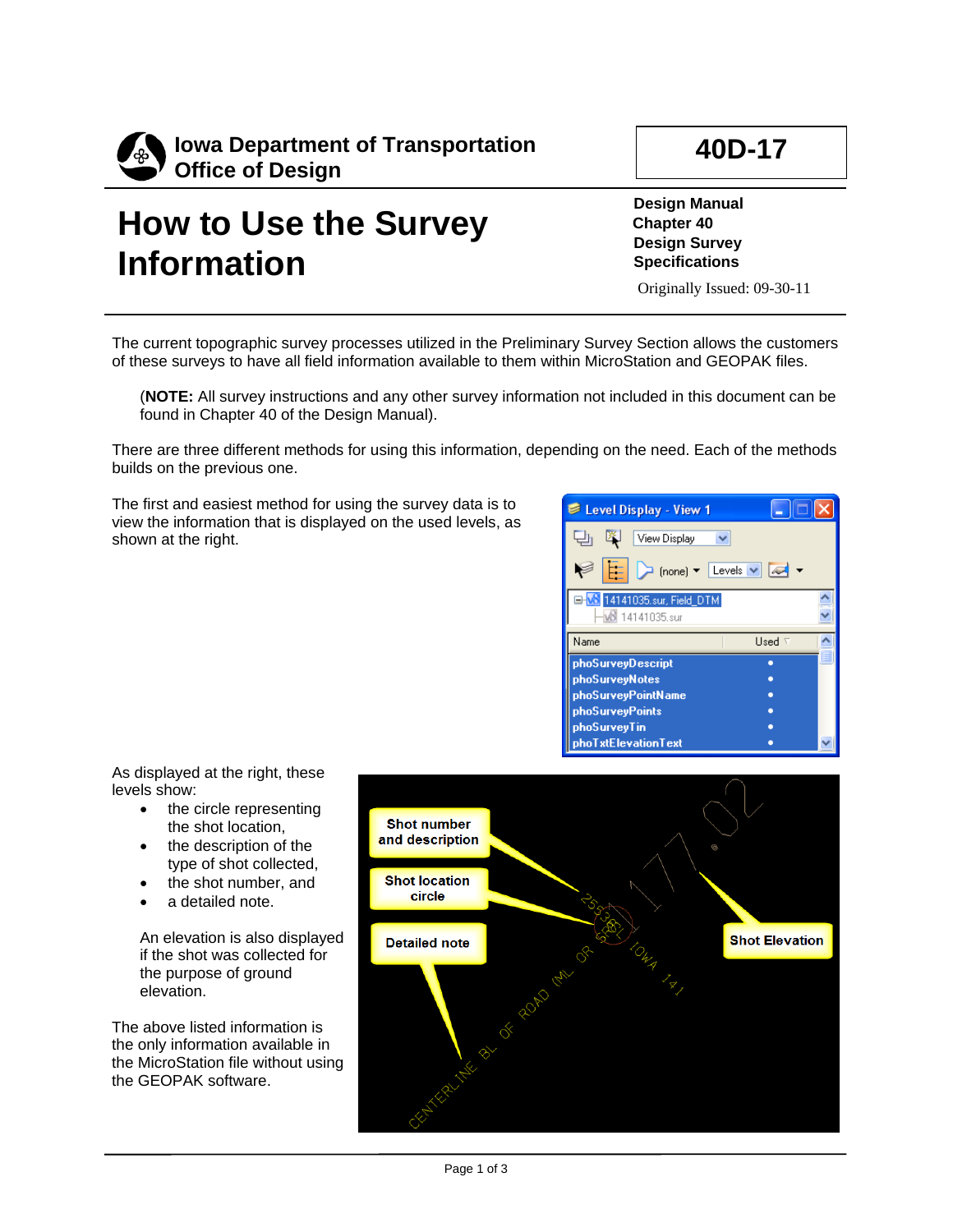The second way to use and evaluate the survey information is to use GEOPAK COGO. The **Prelim Survey** "**.gpk**" file must be copied to the design directory that contains the other "**.gpk**" files.

The Geopak program is initiated from the MicroStation tool bar menu as follows: **Applications > GEOPAK > Activate GEOPAK** from the MicroStation tool bar.

## After Geopak is activated, the COGO program is started, as follows: **Applications > GEOPAK > ROAD > Geometry > Coordinate Geometry**

This will display the **Coordinate Geometry** dialog, as shown at the right. *Click* the "Browse" magnifying glass icon  $(2)$  to select the appropriate Prelim survey "**.gpk**" file, (**Job**). Complete the other data entry fields, as necessary, and *click* the **OK** button.



This will display the **Coordinate Geometry** dialog. The COGO **Navigator** dialog can be accessed as shown by the arrow at the right.



The **Navigator** dialog should display a listing of points similar to that shown below. To display information about a point, s*elect* the point in the **Navigator** list and then *select* any of the data information tools, located by the red arrow below. This should display point information in the **Coordinate Geometry**  list box, above.

| Select Tools           |               |                                                |                 |             |           |  |  |  |  |
|------------------------|---------------|------------------------------------------------|-----------------|-------------|-----------|--|--|--|--|
|                        |               |                                                |                 |             |           |  |  |  |  |
| X Hid a n <sup>2</sup> |               |                                                |                 |             |           |  |  |  |  |
| Element: Point         |               |                                                |                 |             |           |  |  |  |  |
| Name                   | Feature       | <b>Description</b>                             | Select Northing | Easting     | Elevatori |  |  |  |  |
| 75 T                   | raa           | LCL KIWA 1418 CENTERLINE BL OF ROAD AK, OR SRI | 3420502.201     | 450500.205  | 11180.29  |  |  |  |  |
| 25540                  | C67           | CL 10WA 141# CENTERLINE BL OF ROAD IML OR SRI  | 3420552 912     | 4531450.774 | 1182.121  |  |  |  |  |
| 25541                  | C67           | CL 10 WA 1418 CENTERLINE BL OF ROAD IML OR SRI | 3420553739      | 4591400.291 | 1183.468  |  |  |  |  |
| 20001                  | CC.           | 302 ELEV CHIV CENTERLINE BL OF ROAD INL OR SRI | 3420476.701     | 4592343752  | 1165.185  |  |  |  |  |
| 20559                  | <b>CON158</b> | TOP OF ABUTMENT FOOTING CONCRETE OR A/C SLAB   | 3420525.006     | 4592244.064 | 1154.017  |  |  |  |  |
| 20560                  | CON158        | TOP OF ABUTMENT FOOTING CONCRETE OR A/C SLAB   | 3420525.368     | 4532244.459 | 1154.034  |  |  |  |  |
| 20561                  | CON158        | TOP OF ABUTMENT FOOTING CONCRETE OR A/C SLAB   | 3420541.681     | 4592232.992 | 1153, 978 |  |  |  |  |
| 20562                  | <b>CON158</b> | TOP OF ABUTMENT FOOTING CONCRETE OR A/C SLAB   | 3420560.492     | 4592219.020 | 1153 969  |  |  |  |  |
| 20563                  | <b>CON158</b> | TOP OF ABUTMENT FOOTING/ CONCRETE OR A/C SLAB  | 3420560.368     | 4592218.817 | 1154,000  |  |  |  |  |
| 20564                  | <b>CON158</b> | TOP OF ABUTMENT FOOTING CONCRETE OR A/C SLAB   | 3420563.108     | 4592214 129 | 1153.977  |  |  |  |  |
| 300                    | ĊP            | SET 1/2 IN IRON PINI CONTROL POINT             | 3420523.550     | 4591746.198 | 1173.821  |  |  |  |  |
| 301                    | Ċ۴            | SET 1/2 IN IRON PINI CONTROL POINT             | 3420568.798     | 4502095.203 | 1170.015  |  |  |  |  |
| 300                    | СP            | SET 1/2 IN IRON PIN CONTROL POINT              | 3420476.701     | 4582343.752 | 1165,205  |  |  |  |  |
| 318                    | œ             | CP318 SET 1/2IN IRON PINI CONTROL POINT        | 3420324.027     | 4582440.029 | 1163,657  |  |  |  |  |
| 319                    | CP            | CP319 SET 1/2N IRON PINI CONTROL POINT         | 3420456.977     | 4582303.074 | 1160,618  |  |  |  |  |
| 705                    | СP            | PT705 CUT X ON CUI CONTROL POINT               | 3420501.411     | 4589037.407 | 1249.892  |  |  |  |  |
| 706                    | ĊP            | PC 706 FOUND X ON CLI CONTROL POINT            | 3420516763      | 45/0755 433 | 1160,038  |  |  |  |  |
| 322                    | CP322         | SET HALF INCH IRON PINI CONTROL POINT          | 3420295.929     | 4552607.315 | 1165,247  |  |  |  |  |
| 323                    | CP323         | SET HALF INCH IRON PINI CONTROL POINT          | 3420554.282     | 4552985.443 | 1164.459  |  |  |  |  |
| 25027                  | D102          | SIDE DITCHI CENTERUNE DRAW OR STREAM IDOWNI    | 3420488.733     | 4552390.925 | 1162.666  |  |  |  |  |
| 2502                   | D102          | SIDE DITCHI CENTERLINE DRAW OR STREAM (DOWN)   | 3420488.521     | 4592397.459 | 1162.624  |  |  |  |  |
| 25029                  | D102          | SIDE DITCHECENTERLINE DRAW OR STREAM (DOWN)    | 3420496540      | 4552448.472 | 1162.210  |  |  |  |  |
| 25000                  | D102          | SIDE DITCHI CENTERLINE DRAW OR STREAM (DOWN)   | 3420496.032     | 4582501.577 | 1161.697  |  |  |  |  |
| 25031                  | D102          | SIDE DITCHI CENTERLINE DRAW OR STREAM (DOWN)   | 34204B4.44D     | 4592549.578 | 1161.450  |  |  |  |  |
| 25032                  | D102          | SIDE DITCHI CENTERLINE DRAW OR STREAM IDOWNI   | 3420483.437     | 4582599.237 | 1161.570  |  |  |  |  |
| 25033                  | 0102          | SIDE DITCHI CENTERLINE DRAW OR STREAM IDOWNI   | 3420482-489     | 4592648.923 | 1161,346  |  |  |  |  |
| 25034                  | D102          | SIDE DITCHECENTERLINE DRAW OR STREAM (DOWN)    | 3420479.177     | 4552637,955 | 1160.875  |  |  |  |  |
| 25035                  | D102          | SIDE DITCHECENTERLINE DRAW OR STREAM (DOWN)    | 3420476.572     | 4532711.793 | 1160.705  |  |  |  |  |
| 25036                  |               | SIDE DITCHI CENTERLINE DRAW OR STREAM (DOWN)   |                 |             | 1160.443  |  |  |  |  |
| 250%                   |               |                                                |                 |             | 1164.611  |  |  |  |  |
|                        |               | SIDE DITCH THE DRAW OR STREAM DOWN             |                 |             | 1163,558  |  |  |  |  |
|                        |               |                                                |                 |             | 1162,665  |  |  |  |  |
|                        |               |                                                |                 |             |           |  |  |  |  |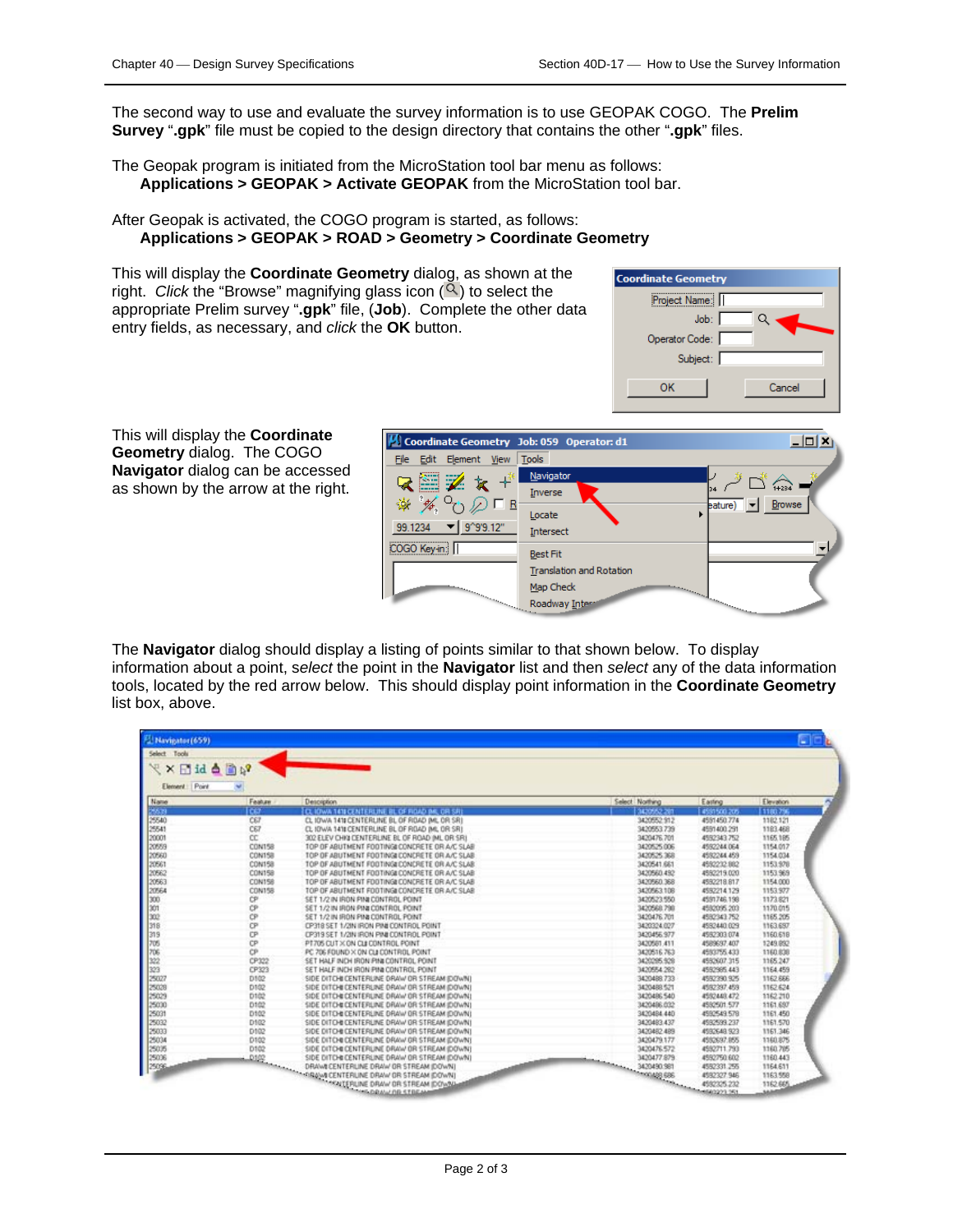The third way to use and evaluate the survey information is to utilize the **GEOPAK Survey Project** tool. By simply "hovering" the curser over any **Survey Point**, this tool will provide the most comprehensive amount of information about that point as simple *pop-up* information attached to the cursor.

To start GEOPAK Survey, (with GEOPAK already started), select:

## **Applications > GEOPAK > SURVEY > Survey**

This will open the GEOPAK **Survey** tool bar, as shown above.

To open a GEOPAK Survey project, choose **Project > Open** from the **Survey** dialog toolbar, shown above. This will display the **Project Open**  dialog, as shown at the right.

Browse to the appropriate **PrelimSurvey** folder and *select* the "**shortcut…"** for the "**.prj**" file, as shown at the right.

Accept any messages warning that the project is read only.

The **Survey** dialog should now show the Survey and Photogrammetry (SAP) number on the title bar, as shown at the right.

To eliminate clutter, the display of all "**phoSurvey…"** levels can now be turned off, except for the two levels listed below: phoSurveyPoints phoSurveyPointsNonDTM

*Select* the MicroStation **Element Selection** tool, as shown below.



By moving the MicroStation cursor over any of the survey shots, a complete list of information about that shot will be displayed, as shown at the right.

| Survey (No Project) |  |  |  |  |                                                                          |  |  |
|---------------------|--|--|--|--|--------------------------------------------------------------------------|--|--|
|                     |  |  |  |  | Project Dataset Visualization Geometry DTM Plans Preparations Tool Boxes |  |  |